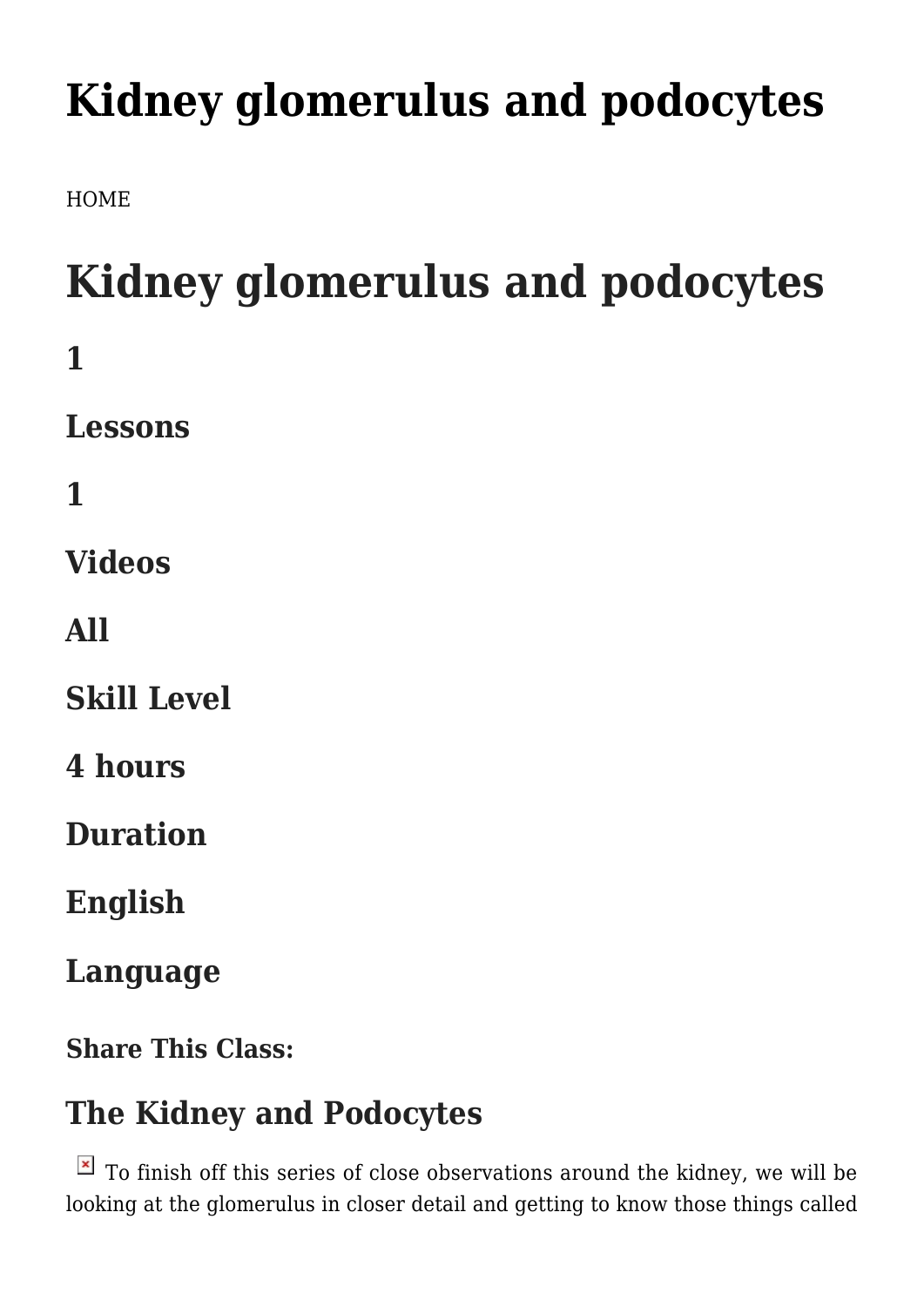podocytes.

Todays task is to draw the glomerulus – there are 2 options- either a simpler model or a scanning electron micrograph (EM) of the podocytes, if you're feeling the urge to stretch your artistic skills.



 $\pmb{\times}$  $\pmb{\times}$ 

Depending on which one you choose, the final piece of work should take you from 2 hours (above is at the 1 hour mark)- or ages: the scanning EM took me ages



Each capillary is covered totally with a number of podocytes- the ultrafiltrate filters through the gaps between their little digits

Look through all the accompanying tabs to decide what you will draw, and label that image accurately.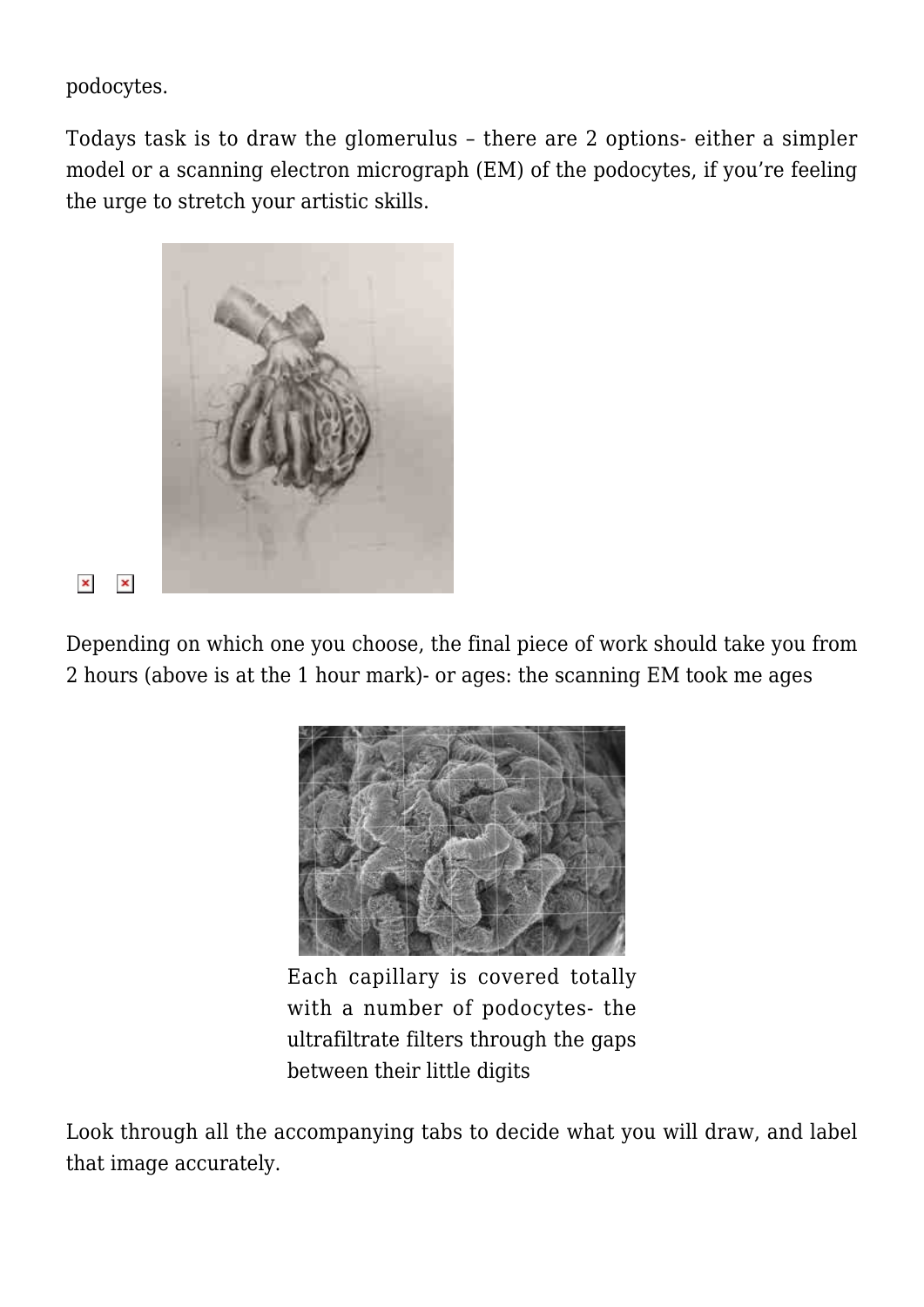## **Lets Begin!**

For todays exercise- you may want to use your shading skills- click below to refresh your techniques

[shading and drawing](https://franscienceart.com/art-in-your-heart-learn-how-to-draw/)



Kidney in context Below is the physiological information you need to label your drawing with.

## **Kidney glomerulus**

**The glomerulus and Bowmans Capsule are the beginning of the nephron and its role is to filter your blood, a lot like a colander filters water from larger cooked items.** 

To help filter there are these little cells with finger-like protrusions called podocytes, which interlace, creating small gaps for small particles to pass through.

### **HOW SMALL?**

 What passes into your Bowmans Capsule and onwards into the nephron are most small peptides but larger proteins stay in the blood (like albumin).

You can work out how efficient the Bowmans capsule is by calculating something called the **GLOMERULAR FILTRATION RATE (GFR)-** Actually that can be a little tricky so we can estimate it. (eGFR)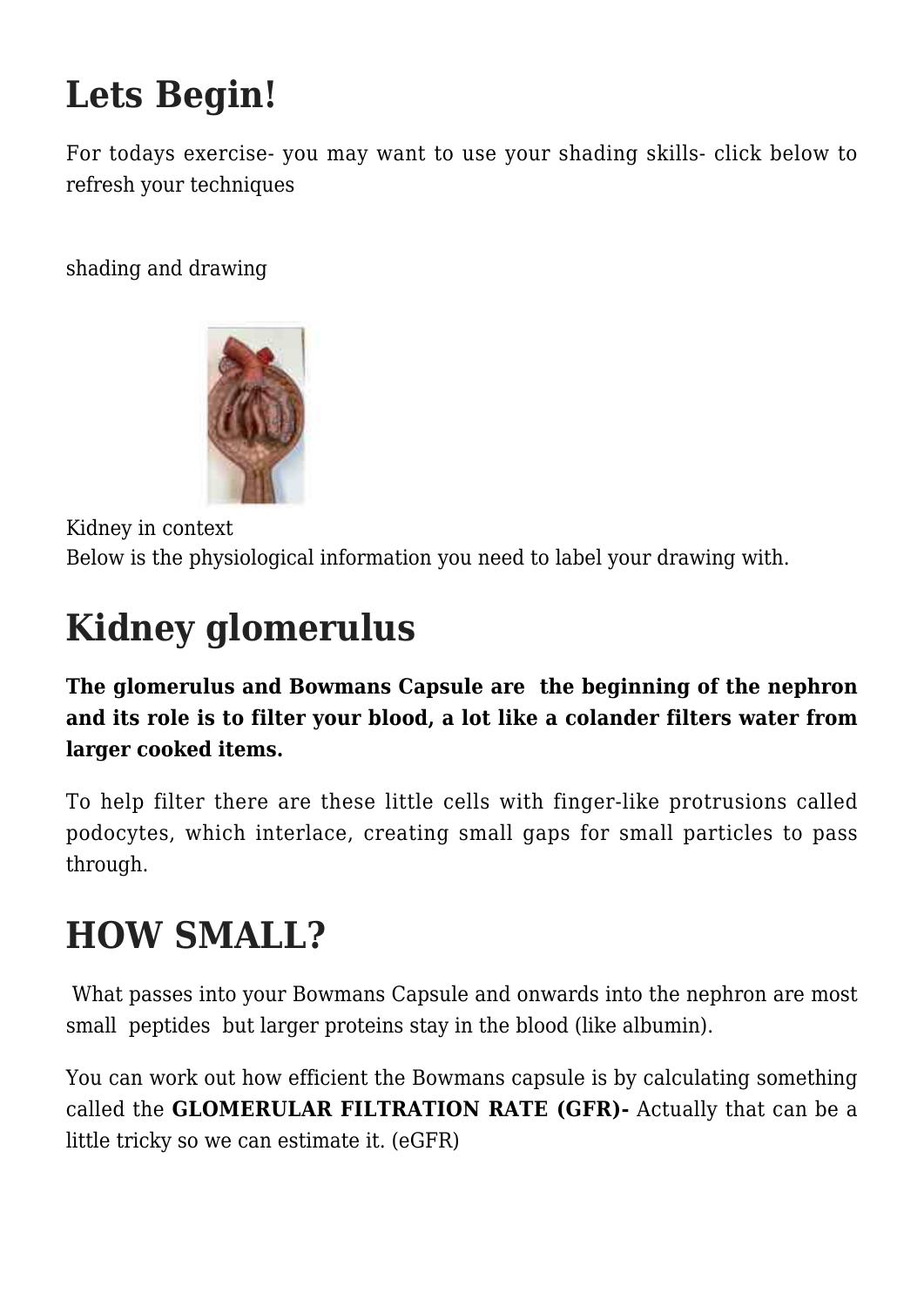## **Working out your GFR**

**GFR**(**glomerular filtration rate**) is equal to the total of the filtration rates of the functioning nephrons in the kidney,

Normally, your kidneys filter creatinine from your blood and send it out of the body in your urine, so high levels of creatinine can indicate that your kidneys aren't working well.

## **What is creatinine?**

Creatinine is a waste product made by your muscles as part of regular, everyday activity- so typically women often have a lower creatinine level than men. This is because women often have less muscle mass than men. Because creatinine level varies based on a person's size and muscle mass- if you are a particularly hench individual you will produce a lot of creatinine- regardless of your gender.

## **The Equation**

Clearance  $=$  (urine creatinine x urine flow rate (mL/min) / plasma creatinine) this will vary accoring to size.... A typical result is 0.7 to 1.3 mg/dL (61.9 to 114.9) µmol/L) for men and 0.6 to 1.1 mg/dL (53 to 97.2 µmol/L) for women.

## **LETS DRAW!**

Below are the images, grids, contrasted images and cheat sheets- all for you to have a go and see if you can draw the ever tricky Bowmans capsule.

Model of a Bowmans capsule

We've only got a model to draw and label as it is typically so tiny you cannot see it with the naked eye.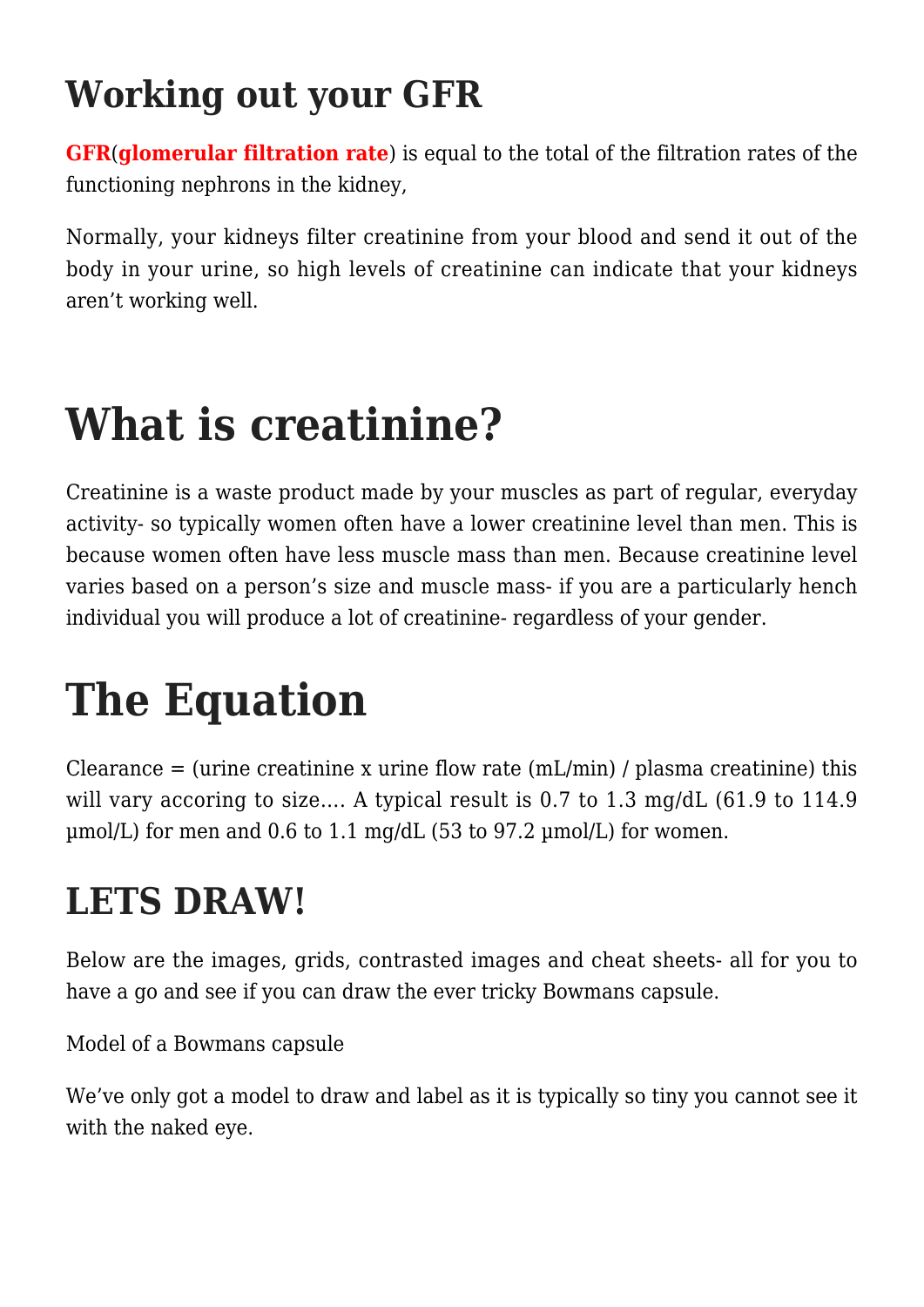

You need to label:

Afferent Arteriole

Efferent Arteriole

Podocytes

capsular epithelium

Proximal convoluted tubule

Distal convoluted tubule

Glomerular capillaries

Glomerulus cheat sheet

Did you get all of the structures correct?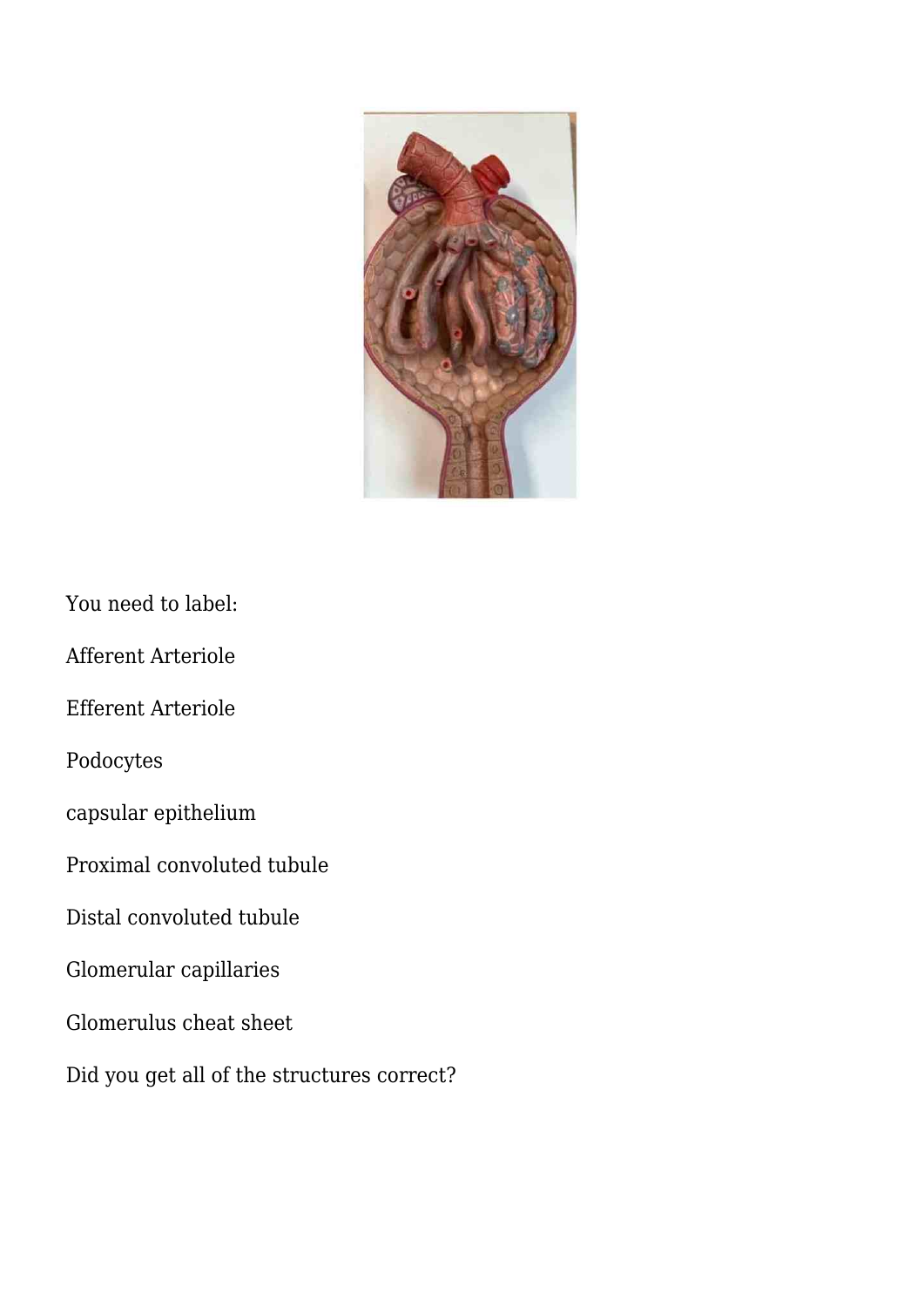

With a Grid



When you start drawing, in order for it to be accurate you can use a grid or tracing.

Using a grid enables your drawings to be kept to scale. Draw a grid 7×4 and then see if you can place the organ and vessels accurately

Image for creating tonal range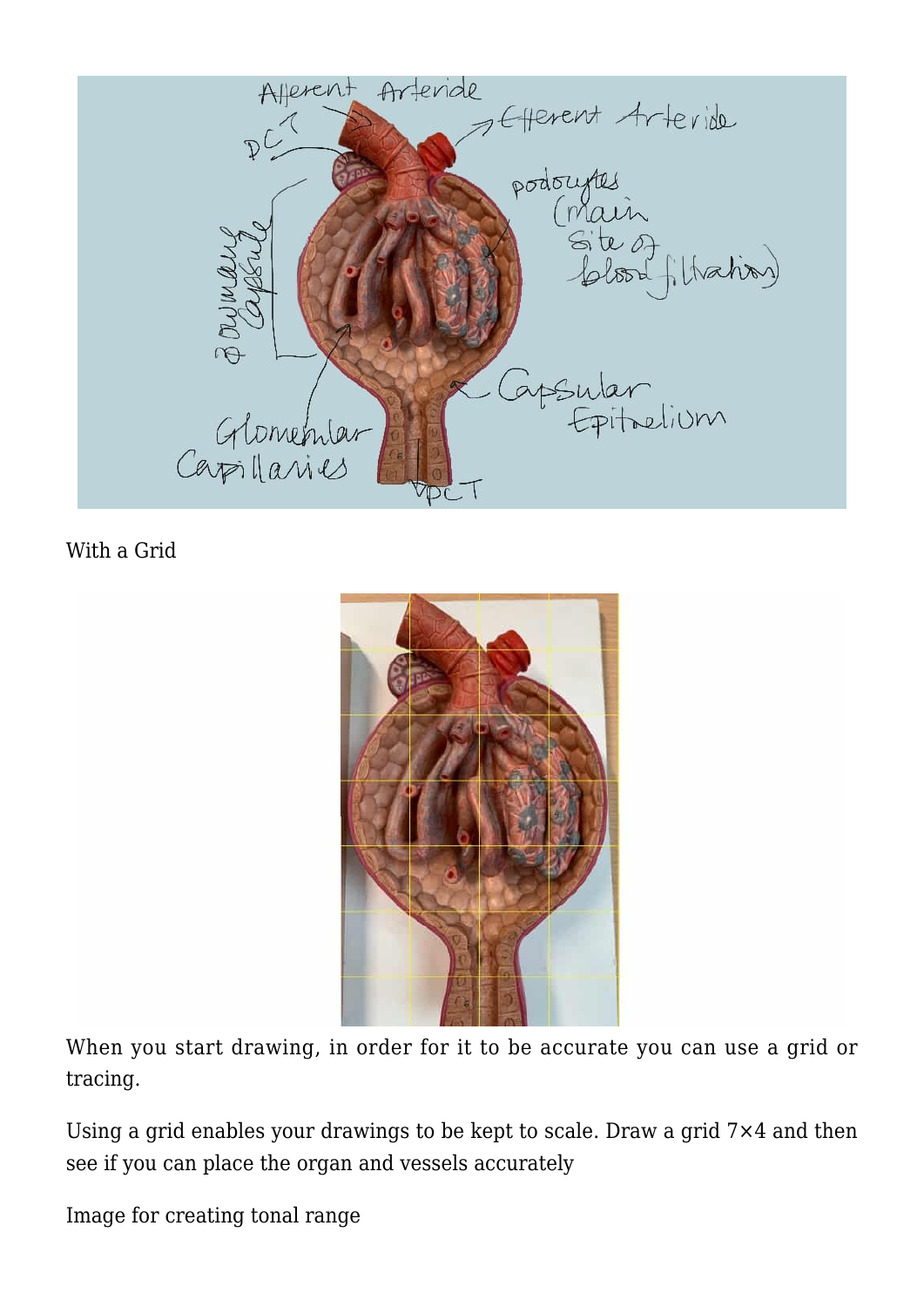

When drawing in colour it can be really trick to spot the darkest tones in order to orient yourself. This image should help you. If you have graded pencils start with the lightest shades. Don't worry if the positioning is a little off, you will find that as you proceed with darker shades, everything lighter, in contrast will appear to disappear off.

Scanning EM



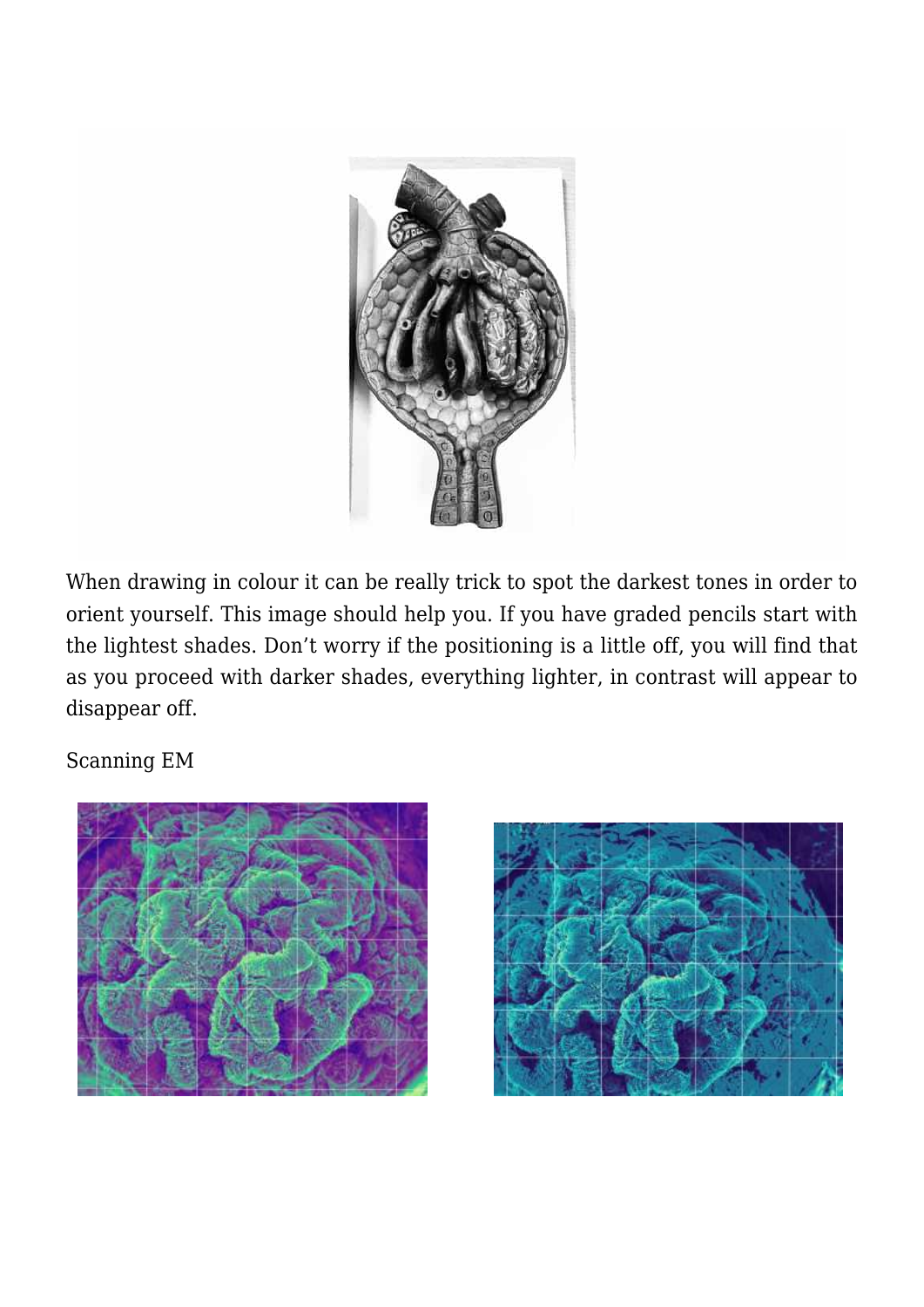

you fancy being adventurous- why not draw this high resolution image of a glomerulus.

If

The colours have been enhanced in order to make the drawing easier.

Notice how tortuous it is and how closely the podocytes interdigitate.

## **Video of drawing podocytes and glomerulus**

Have a watch below to see how I got on.

https://franscienceart.com/wp-content/uploads/2021/09/kidney-podocytes.mp4

Once you've finished- upload your work to the forum or send it on to me.

#### **Forum**

### **Upload your work to the forum here**

[Click Here](https://franscienceart.com/forums/forum/art-in-your-heart/)

### **Other weeks**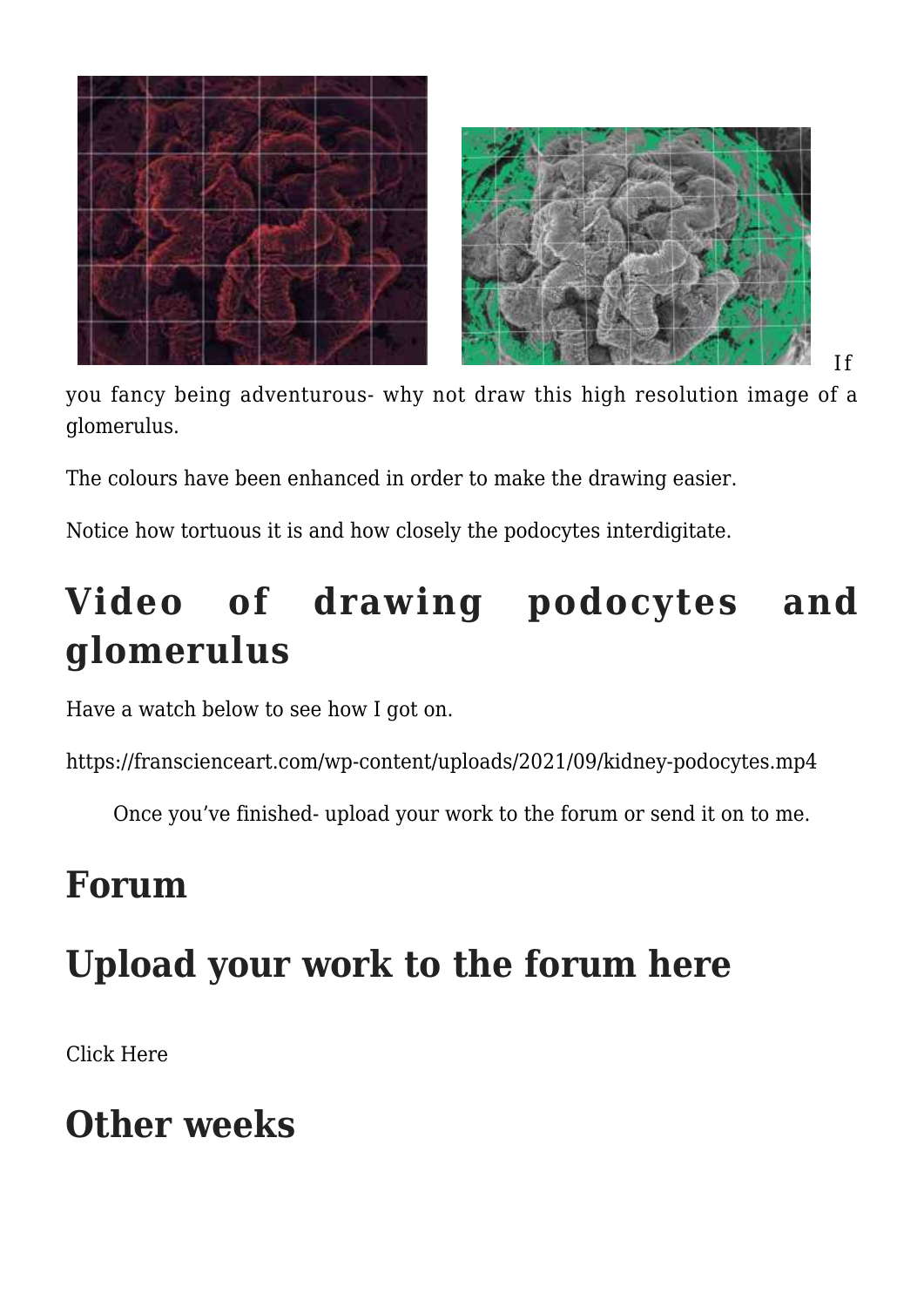## **Part 1: bACKGROUND INFORMATION**

### **General instructions**

[Get the kit required and find out any course requirements](https://franscienceart.com/the-art-in-your-heart/)

#### **Background**

Loads of reading- 4 hours View Week

## **Part 2: Practice sketching**

#### **Learn to sketch & draw**

Learn how to sketch using a wide range of pencil grades and also a variety of sketching techniques

#### **Brush up on your sketching techniques**

5 lessons – 2 hours

View Week

"I worked with Fran for many miserable years, but I should emphasize that it wasn't her fault. She is without doubt one of the nicest and most talented scientists that I have ever met and what sets her apart from the others is the mysterious hold she has over me."

 $\pmb{\times}$ 

*Philip Miller TateSurrey,UK*

"She puts students at the heart of what she does and is an amazing role model for them. As well as a sparky and inspiring colleague."

```
\pmb{\times}Hilary WasonKingston University, London
"This course is amazing. Why is it free?"
 \pmb{\times}anonLondon
Previous
```